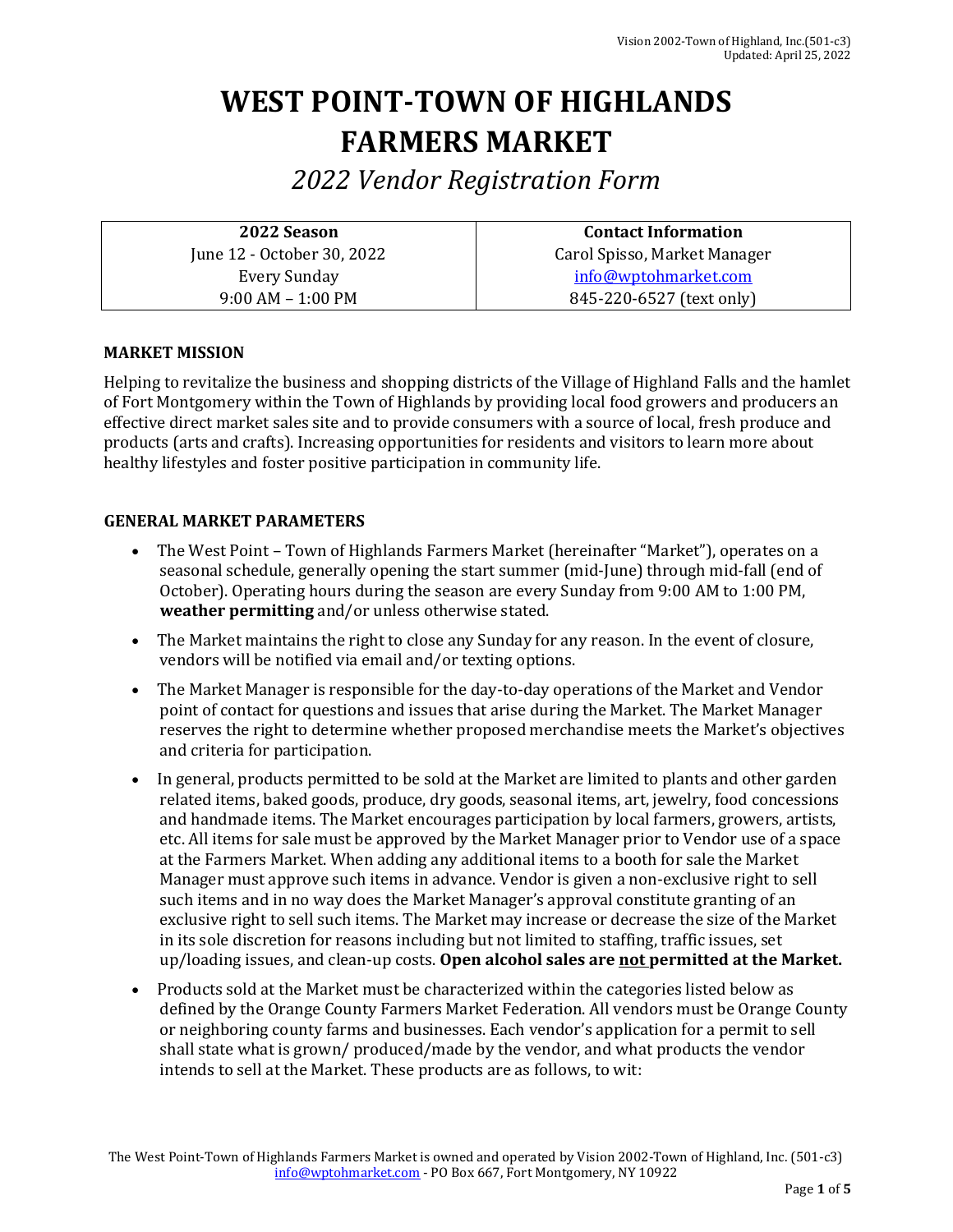- **Fresh Farm Products:** Includes fresh fruit and vegetables, herbs, nuts, honey, dairy products, eggs, poultry, mushrooms, meats and fish. Also included in this category are fresh grown flowers, nursery stock and plants. All fresh farm products must be grown or produced by the seller.
- **Value-added Farm Products:** Includes preserves, jams and jellies, cider, wine, beer, distilled spirits, syrups, salsas, smoked or canned meats or fish, dried fruit, flours, salad dressings and limited on-site processed farm food such as roasted peppers and roasted peanuts, nursery stock and plants. All value-added farm foods must be made from raw products/ingredients, a majority of which are grown and produced by the seller. Nursery stock and plants must have value added from original state.
- **Dried flowers, Crafted Farm Products:** Allowed are bouquets, wreaths, roping, arrangements and displays of fresh and dried flowers, vines and gourds. These items must be grown, foraged and produced by vendor on vendor's land. These items are intended as a supplement to fresh produce or other fresh farm or value-added products.
- **Garden/Seasonal Products:** Includes bouquets, wreaths, roping, arrangements and displays of fresh and dried flowers, vines and gourds. These items are intended as a supplement to fresh produce or other fresh farm or value-added products.
- **Processed Foods:** Includes juices, wines, preserved foods, salad dressings, jams, beer, pastries, pasta, granola, cookies, muffins, breads, pies and related take home desserts, not prepared on site. Vendor must be an active owner/operator of the business and may not be operating under a franchise agreement.
- In general, the Market space percentage assignment goals are as follows by product category: plants/flowers 10%, produce 40%, baked goods/prepared foods 25%, other 25%. These percentages are intended to serve as guidance to the Market Manager to achieve a balanced merchandise mix of approved product categories, however, the Market Manager has the discretion to exceed or be below any product category percentage with the prior approval of the Vision 2002 – Town of Highland, Inc. Board of Directors.
- Rental space available is **12 feet wide by 12 feet deep** (length of parking space). Vendors may rent one (1) or two (2) spaces. Additional stall space may be purchased. The Market Manager determines where each Vendor is placed within the Market and may limit the number of spaces to be used by any one Vendor. No Vendor space is permanent and may be moved at any time by the Market Manager. Stall assignments are made by the Market Manager based on the following criteria: available space, the number of spaces needed, and vendor performance. Performance includes good product quality, good display, and signage, and ability to follow rules and directions regarding punctuality, clean-up, and market fees being paid/current. The manager will make every attempt to keep stall spaces consistent throughout the season. However, some crops are seasonal and not all vendors may participate for the full season. *Market space assignments will be adjusted as needed.*
- Rental fees are listed on the Vendor Registration form. Fees are **currently** payable by check only (written to "Vision-2002") and mailed to:

VISION-2002 ATTN: Farmers Market PO Box 667 Fort Montgomery, NY 10922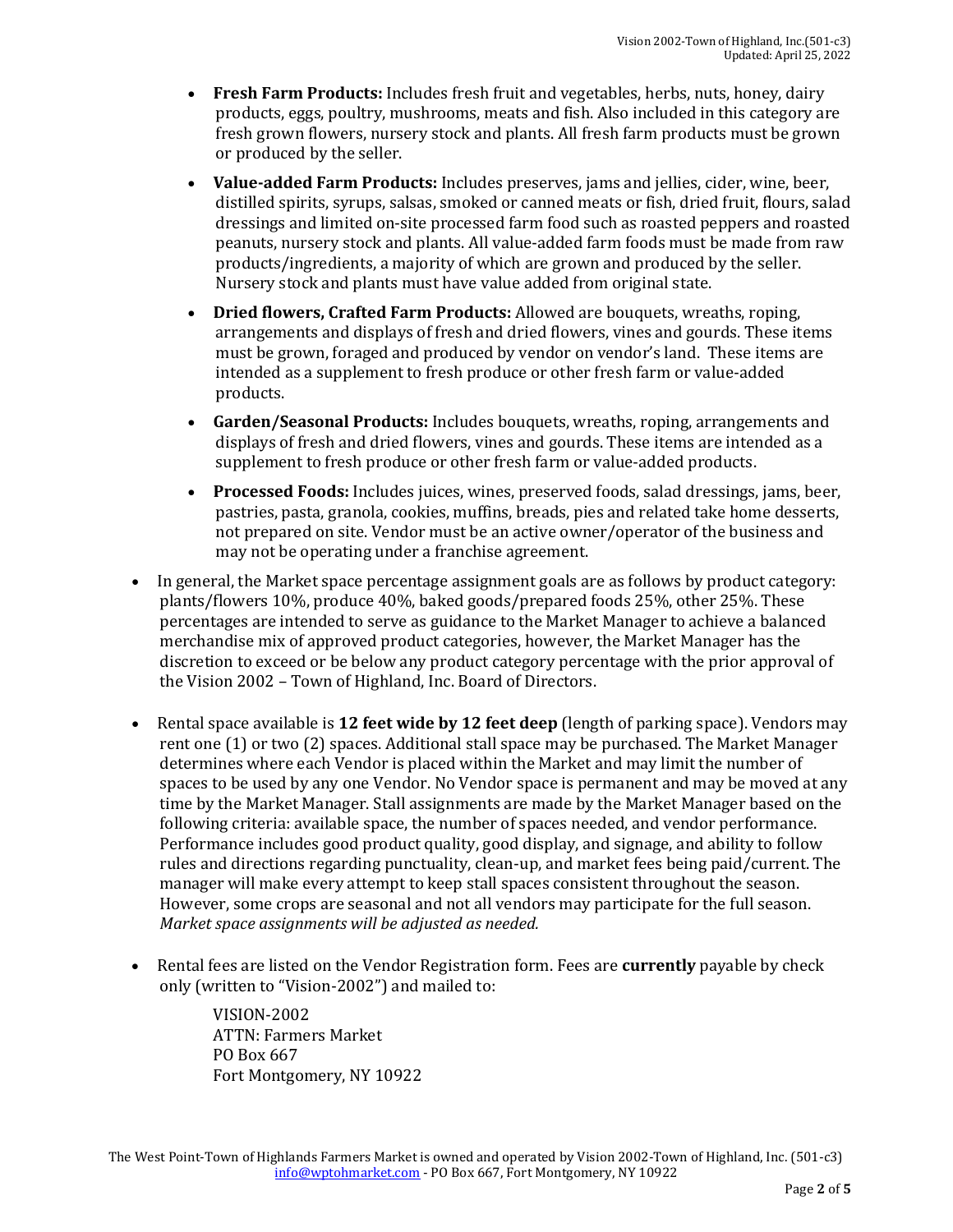- Fees must be paid **prior** to set up of stall. All fees are non-refundable in part or in whole and are considered earned upon receipt thereof. Pre-paid vendors who fail to show up on Market day are not entitled to a refund for the day unless special prior arrangements have been made.
- All net proceeds are earmarked for community improvement projects within the Town of Highlands after operational expenses.

### **SET-UP AND BREAK-DOWN/MARKET OPERATIONS**

- All vendors must be set up and ready to sell by start time. **Vendors with vehicles must arrive no later than 8:30 AM (30 minutes before market start time).** Vendors with vehicles who arrive less than 30 minutes before the Market opens run the risk of having to load off from the parking area and transport items to the assigned stall. If this happens vendors will be issued a verbal warning. Second late offense will result in a written warning of termination and a \$25 fine. A third offense will result in termination. These criteria are in place for both safety and overall flow. We appreciate your cooperation.
- All spaces **must be completely set up to sell at 9:00 AM** and stay open with complete set up until close of the Market. during standard time. Promptly at 1:00 PM, depending upon the weather conditions, Vendors must tear down tables and tents and pack all supplies before being able to get their vehicle.
- For the safety of Vendors and participants, Vendors are required to stay until closing. Vendors who sell out early must keep their stall set up and post a sign letting customers know they have sold-out.
- Vendors are required to clean up after themselves and to provide receptacles for garbage from consumers. Vendor space must be maintained in a clean, safe and sanitary manner. Vendors must bring heavy duty trash bags to bag their garbage, securing bags properly at the end of the day. Vendors are responsible for taking with you any trash or garbage that is generated in or around your booth and sweeping up any product debris left on the ground. Vendors are not permitted to dispose of produce waste, overripe or leftover produce or boxes in any onsite garbage cans or dumpsters. Vendors who do not clean up at the end of the Market are subject to a \$25.00 fine and/or termination.
- The Market does **not** provide tables, awnings, tents, or tent weights for vendors. All vendors who wish to erect canopies (including umbrellas) on the market site during a normal period of market operations, including the set up and break down period, are required to have their canopies sufficiently and safely anchored to the ground from the time their canopy is put up to the time it is taken down. Any vendor who fails to properly anchor his or her canopy will not be allowed to sell at the market on that market day unless that vendor chooses to take down and stow their canopy and sell without it. Vendors are responsible for all set up materials including, but not limited to, tables, tents, umbrellas, chairs, signage and tablecloths. The Market does NOT require a tent, but all tables be covered by a cloth. All Vendors (including tented booths) are required to have a plastic drop cloth or tarp for possible sudden rain. **Weights to hold tents down REQUIRED for safety purposes**.
- Signage must be properly displayed with Vendor's business name by either an easel, a frame, or hung securely on tent structure. All vendors will post a sign identifying the name of the farm/business represented and where it is located. All goods for sale should be clearly marked with their prices. This can be done individually or on a larger sign that is clearly readable. This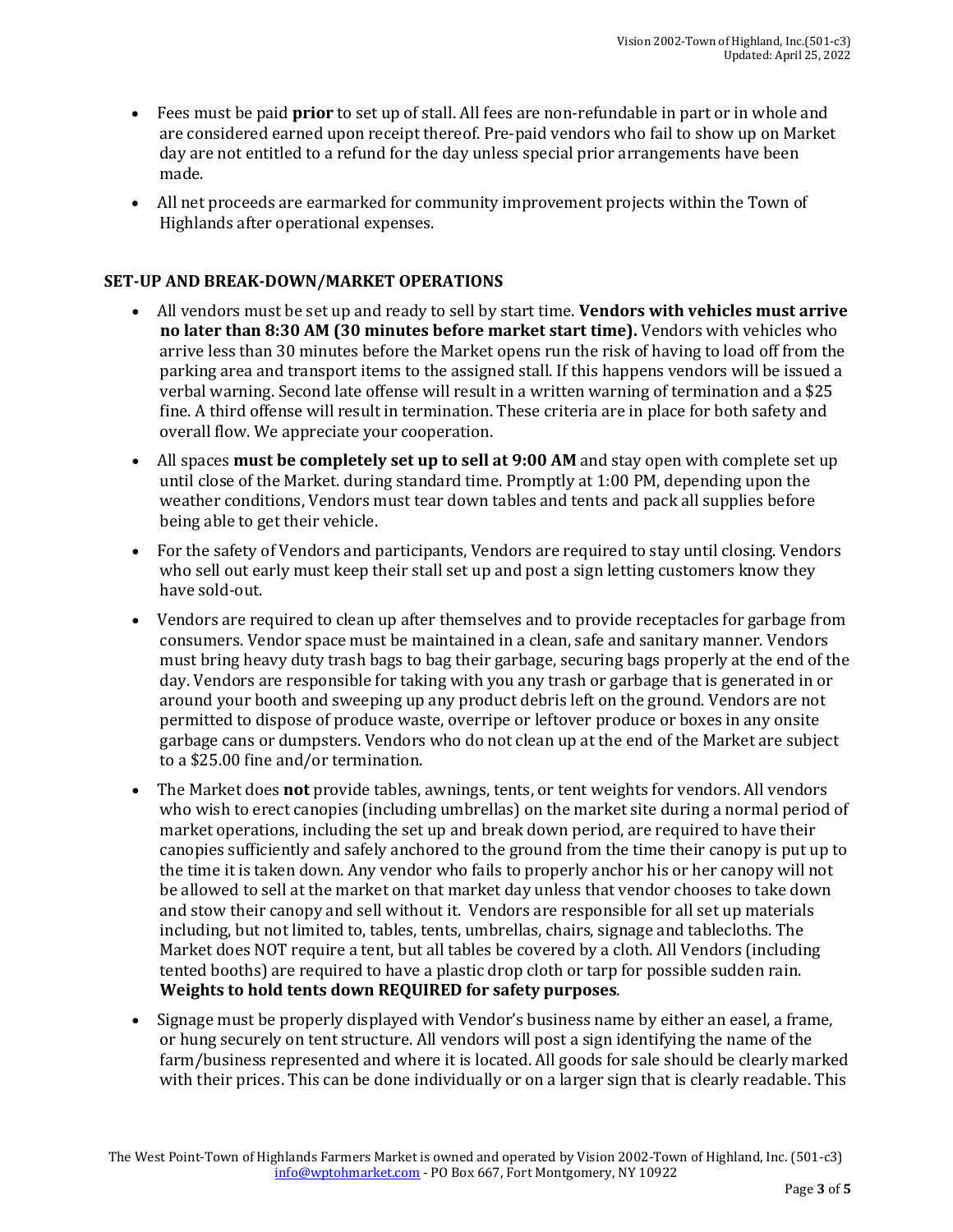is a critical component of providing a reputable farmers market, allowing customers to refer to growers and businesses by name.

- Vendors shall maintain their booths in a neat, organized manner, free from clutter. The vendor sales area must not extend beyond the allotted boundaries of the stall space. Avoid blocking neighboring stalls with large signs etc.
- Pricing of goods sold at the Market is solely the responsibility of the individual vendor. Vendors are not allowed to give produce away for free or at below-cost pricing, thus undercutting potential sales of other vendors. Vendors are expected to bring good quality produce to market. **Vendors are solely responsible for the safety of their food and cannot sell adulterated food.**
- Vendors selling produce by weight must provide their own scales. Scales must be "legal for trade" and are subject to inspection by the Department of Agriculture's "Weights and Measures" program. All scale displays must be readable and in easy sight to your customers during business transactions.
- No pets will be allowed in the Vendor selling area. The only exception will be seeing-eye dogs, dogs for the hearing impaired or other disability guide dogs.
- Vendors must monitor and supervise their children at all times during Market day. Set-up and take-down time can be an especially dangerous time for unattended children. The Market can take no responsibility for their safety or whereabouts, or for any damages they may cause or incur.
- Vendors are expected to cooperate with the Market Manager in marketing and public relations activities intended to promote the market and vendors. That includes: Weekly product and produce updates to be posted on Facebook and press releases; Vendor description and background information to be provided with application; Recipes as requested by the Market Manager; Appropriate product/other demonstrations as requested by the Market Manager.
- Customer complaints about individual vendors will be discussed with the vendor. If the market receives numerous complaints about a vendor, the Market Manager will discuss the situation with the vendor and determine if any corrective action is needed. Vendors and their representatives are expected to conduct themselves in a respectful, safe and courteous and harmonious manner with customers, market staff and each other. Any language or behavior that jeopardizes the normal operations of the Market will be grounds for termination of the vendor's permit to sell. Complaints of any kind should be written up and given to the market manager/staff.
- Customers who have a legitimate complaint about the produce they purchase should be given a full monetary refund or replacement of equal value. It is the market's policy to satisfy the customer. Complaints that seem unfounded or excessive may need to be mediated by market manager.
- Vendors are required to wear "shirts/shoes" at their booths during market hours.
- Parking for one (1) vehicle per vendor is available on site.

### **LICENSES AND HEALTH CODES**

• The Market has received authority, permission, and license from the Village of Highland Falls for the Market to be held during the Market season. Vendors shall maintain all other appropriate Federal, State, County, and Village licenses which may be required for their type of goods or food products and have licenses in their booth at all times.